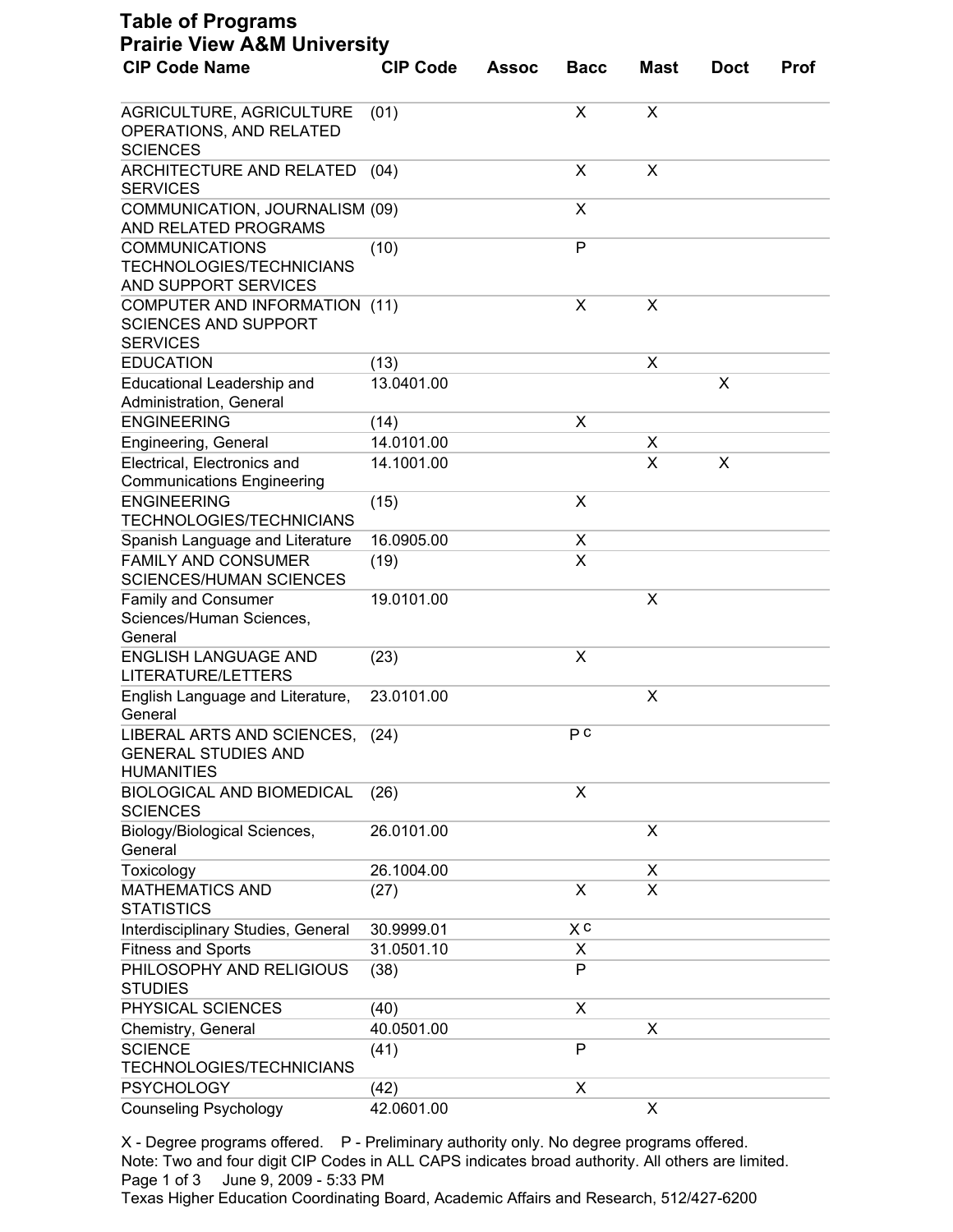| <b>Table of Programs</b><br><b>Prairie View A&amp;M University</b>                |                 |              |             |      |             |             |  |  |
|-----------------------------------------------------------------------------------|-----------------|--------------|-------------|------|-------------|-------------|--|--|
| <b>CIP Code Name</b>                                                              | <b>CIP Code</b> | <b>Assoc</b> | <b>Bacc</b> | Mast | <b>Doct</b> | <b>Prof</b> |  |  |
| <b>Clinical Adolescent Psychology</b>                                             | 42.2001.10      |              |             |      | X           |             |  |  |
| Forensic Psychology                                                               | 42.2601.00      |              |             | X    |             |             |  |  |
| SECURITY AND PROTECTIVE<br><b>SERVICES</b>                                        | (43)            |              | X           |      |             |             |  |  |
| Juvenile Justice Studies                                                          | 43.0199.20      |              |             | X    | X           |             |  |  |
| <b>Public Administration</b>                                                      | 44.0401.00      |              |             | P    |             |             |  |  |
| Social Work                                                                       | 44.0701.00      |              | X           |      |             |             |  |  |
| SOCIAL SCIENCES                                                                   | (45)            |              | X           |      |             |             |  |  |
| Sociology                                                                         | 45.1101.00      |              |             | X    |             |             |  |  |
| Drama and Dramatics/Theatre Arts, 50.0501.00<br>General                           |                 |              | X           |      |             |             |  |  |
| <b>MUSIC</b>                                                                      | 50.09           |              | X           |      |             |             |  |  |
| <b>Health Studies</b>                                                             | 51.0000.01      |              | X           |      |             |             |  |  |
| <b>Clinical Laboratory</b><br>Science/Medical<br>Technology/Technologist          | 51.1005.00      |              | X           |      |             |             |  |  |
| <b>NURSING</b>                                                                    | 51.16           |              |             | X    |             |             |  |  |
| Nursing - Registered Nurse<br>Training (RN, ASN, BSN, MSN)                        | 51.1601.00      |              | X           |      | P           |             |  |  |
| <b>Vocational Rehabilitation</b><br>Counseling/Counselor                          | 51.2310.00      |              |             | P    |             |             |  |  |
| <b>BUSINESS, MANAGEMENT,</b><br>MARKETING, AND RELATED<br><b>SUPPORT SERVICES</b> | (52)            |              | X           | X    |             |             |  |  |
| <b>HISTORY</b>                                                                    | (54)            |              | X           |      |             |             |  |  |

C Any combinations of currently approved programs in your institution's program inventory.

Last four year cycle review that was approved by the Board: July 18, 2002

X - Degree programs offered. P - Preliminary authority only. No degree programs offered. Note: Two and four digit CIP Codes in ALL CAPS indicates broad authority. All others are limited. Page 2 of 3 June 9, 2009 - 5:33 PM Texas Higher Education Coordinating Board, Academic Affairs and Research, 512/427-6200